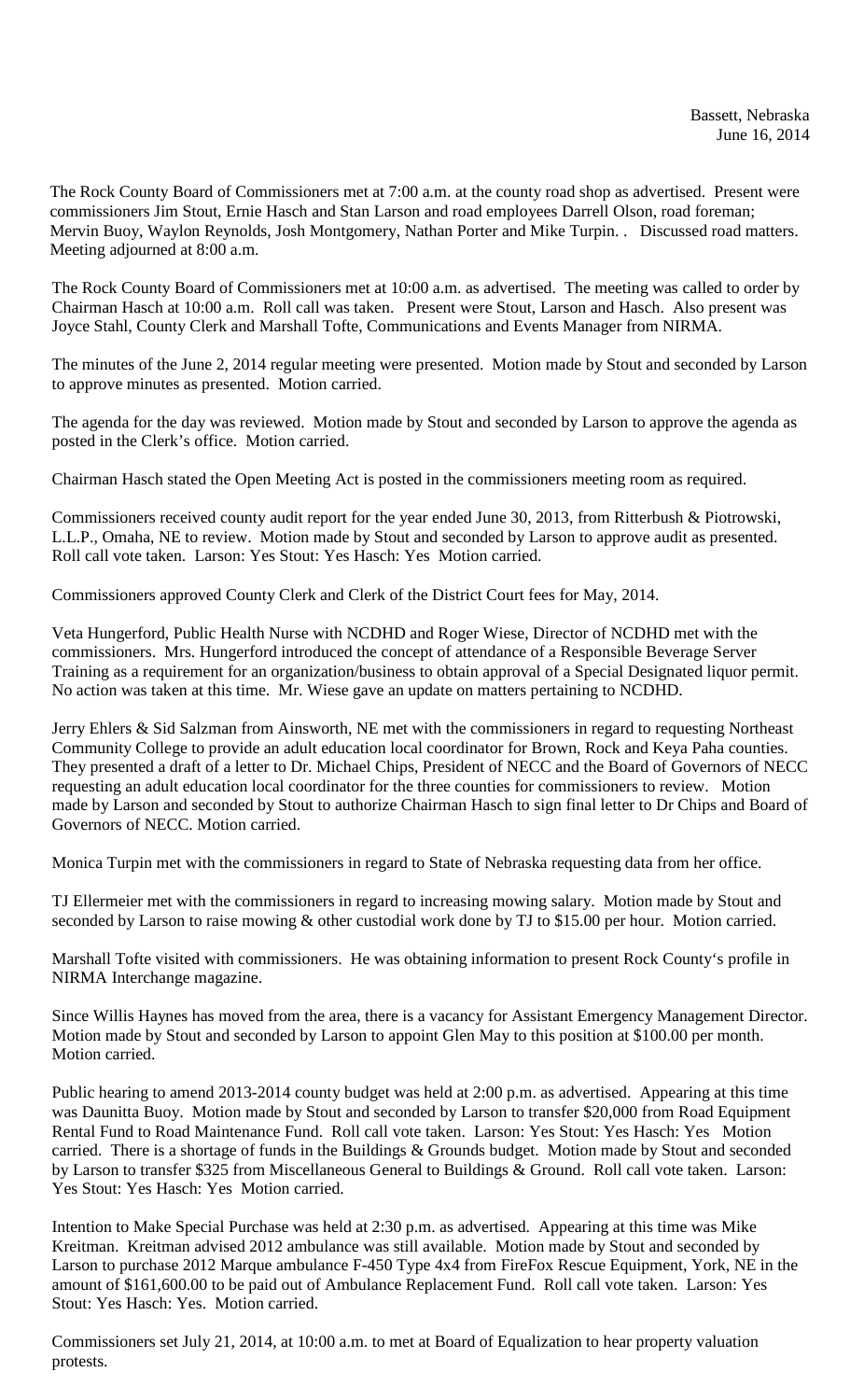| Employees                   |
|-----------------------------|
| Employees                   |
| Appeara                     |
| As Central                  |
| PО                          |
|                             |
| City                        |
| <b>BC/BS</b>                |
| <b>BKR Coop Bridge Fund</b> |
| <b>BKR</b> Extension        |
| ES&S                        |
| F/R Coop                    |
| <b>First Concord</b>        |
| G&V                         |
| A Gurnsey                   |
| <b>Holt Co Treas</b>        |
| Jack's Uniforms             |
| Leader                      |
| L May                       |
|                             |
| Microfilm Imaging           |
| <b>MIPS</b>                 |
| <b>NACO</b>                 |
| <b>NIRMA</b>                |
| <b>Office Depot</b>         |
| <b>OPC</b>                  |
| OnSite                      |
| <b>Plains Radiology</b>     |
| Presto X                    |
| <b>RC</b> Clerk             |
| Ritterbush & Piotrowski     |
| <b>RC</b> Hospital          |
| <b>RC</b> Sheriff Trust     |
| Scott's                     |
| <b>RC</b> Clerk             |
|                             |
|                             |
| J Stahl                     |
| Turp's                      |
| M Turpin                    |
| <b>US Bank</b>              |
| S Weidner                   |
| <b>Zoning Fund</b>          |
|                             |
|                             |
| Road crew                   |
| Road crew                   |
| <b>Ainsworth Motors</b>     |
| City                        |
| F/R Coop                    |
| <b>KBR RPP Dist</b>         |
| Krotter                     |
| Netcom                      |
| <b>NIRMA</b>                |
| <b>Northern Plains</b>      |
| <b>RC</b> Clerk             |
| <b>RC</b> Tire              |
| Sandhill Equipment          |
| Scott's                     |

|                                     | <b>GENERAL</b>                  |                  |
|-------------------------------------|---------------------------------|------------------|
| Employees                           | Salaries                        | 37094.69         |
| Employees                           | Medical reimb                   | 8762.55          |
| Appeara                             | Towel service                   | 56.94            |
| As Central                          | Computer service                | 78.80            |
| PO                                  | Postage                         | 294.00           |
| City                                | Wtr/swr/trash                   | 261.00           |
| <b>BC/BS</b>                        | Ins prem                        | 4506.48          |
| <b>BKR Coop Bridge Fund</b>         | Fund transfer                   | 20,000.00        |
| <b>BKR</b> Extension                | County share                    | 3505.99          |
| ES&S                                | Prepare Ballot                  | 2963.99          |
| F/R Coop                            | Fuel                            | 558.40           |
| <b>First Concord</b>                | Adm fee                         | 12.00            |
| G&V                                 | Inmate meals/sup                | 76.38            |
| A Gurnsey                           | Miscel exp                      | 774.05           |
| Holt Co Treas                       | Probation exp                   | 281.15           |
| Jack's Uniforms                     | Uniforms                        | 433.69           |
| Leader                              | Printing/pub                    | 234.38           |
| L May                               | Postage                         | 3.01             |
| Microfilm Imaging                   | Equip rent                      | 158.50           |
| MIPS                                | Computer service                | 344.24           |
| NACO                                | Dues                            | 985.50           |
| NIRMA                               | County ins prem                 | 39,634.80        |
| <b>Office Depot</b>                 | Sup                             | 98.20            |
| <b>OPC</b>                          | Sup/maint                       | 590.49<br>125.00 |
| OnSite                              | Maint/rep<br>Inmate health      | 37.00            |
| <b>Plains Radiology</b><br>Presto X | Pest control                    | 49.03            |
| <b>RC</b> Clerk                     | Mat retire                      | 2547.46          |
| Ritterbush & Piotrowski             |                                 | 10,200.00        |
| <b>RC</b> Hospital                  | County audit<br>Inmate meals    | 106.25           |
| <b>RC</b> Sheriff Trust             | Sup                             | 38.64            |
| Scott's                             | Fuel                            | 23.23            |
| <b>RC</b> Clerk                     | Mat soc sec                     | 3320.25          |
| J Stahl                             | Postage                         | 4.86             |
| Turp's                              | Sup                             | 26.03            |
| M Turpin                            | Postage                         | 64.00            |
| <b>US Bank</b>                      | Flag                            | 64.25            |
| S Weidner                           | Phone/reg                       | 82.06            |
| Zoning Fund                         | Fund transfer                   | 3910.00          |
|                                     |                                 |                  |
|                                     | <b>ROAD</b>                     |                  |
| Road crew                           | Labor                           | 6518.28          |
| Road crew                           | Medical reimb                   | 4291.86          |
| <b>Ainsworth Motors</b>             | Parts/rep                       | 133.25.          |
| City                                | Wtr/swr/trash                   | 62.00            |
| F/R Coop                            | Fuel                            | 7054.41          |
| <b>KBR RPP Dist</b>                 | Electricity                     | 15.00            |
| Krotter                             | Sup                             | 3.29             |
| Netcom                              | Radio rep                       | 110.00           |
| NIRMA                               | County ins prem                 | 26,423.20        |
| Northern Plains                     | Pipe/iron                       | 55.36            |
| <b>RC</b> Clerk                     | Mat retire                      | 439.98           |
| <b>RC</b> Tire                      | <b>Tires</b>                    | 730.00           |
| Sandhill Equipment                  | Part                            | 80.91            |
| Scott's                             | Fuel                            | 2207.36          |
| <b>RC</b> Clerk                     | Mat soc sec                     | 815.60           |
| Turp's                              | Sup                             | 97.71            |
|                                     |                                 |                  |
|                                     | <b>ROAD/BRIDGE CONSTRUCTION</b> |                  |
| Jebro Inc                           | Oil                             | 3729.80          |
|                                     |                                 |                  |
|                                     | <b>ZONING</b>                   |                  |
| Employee                            | Salary                          | 2268.00          |
| J Kuchera                           | Mileage/phone/dues              | 274.80           |
| RC Clerk                            | Mat soc sec                     | 173.51           |
|                                     |                                 |                  |